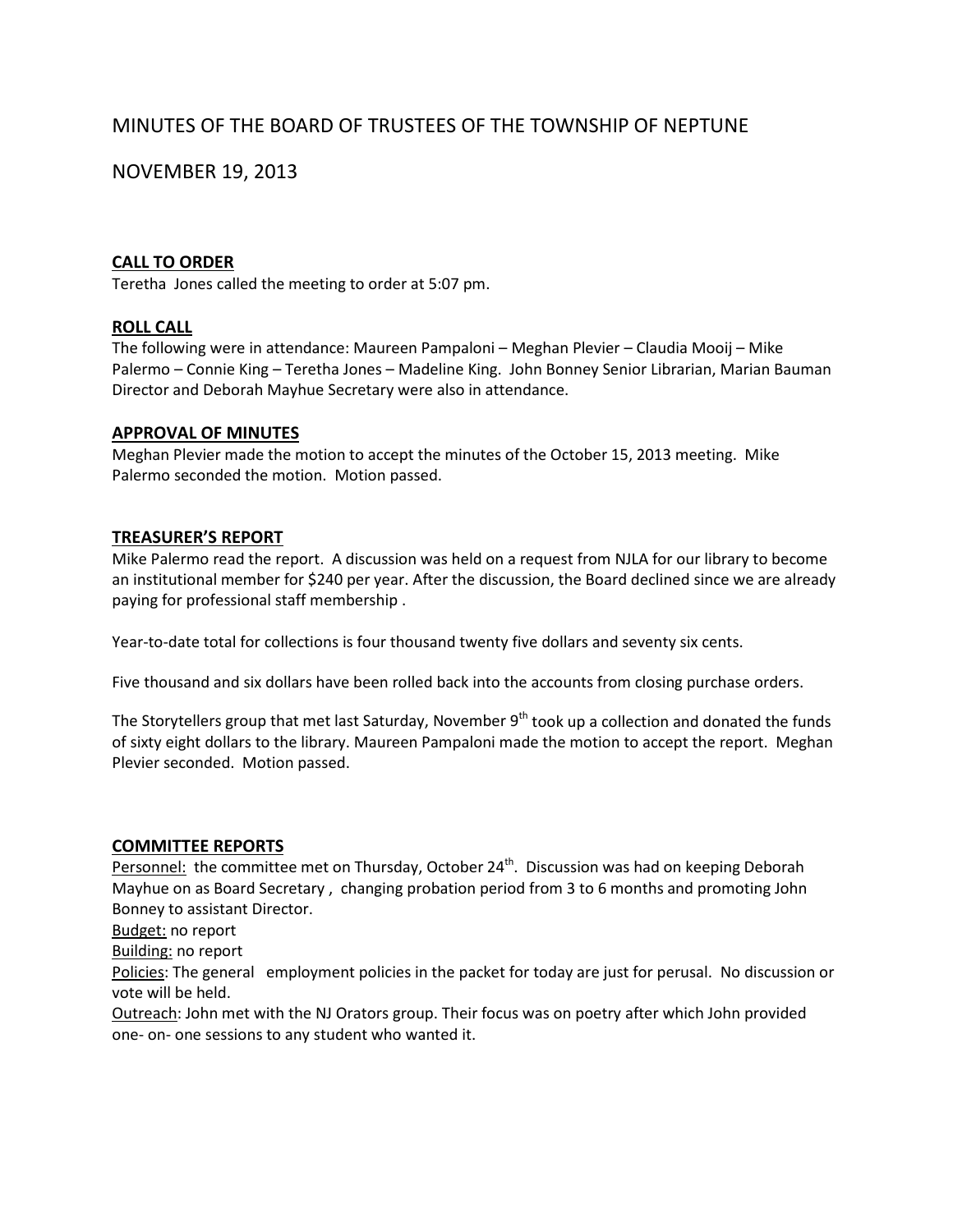#### **OLD BUSINESS**

The Friends have agreed to donate \$500 toward the Ocean Grove Times newspaper index.

#### **NEW BUSINESS**

Resolution#R13-13: Adopt the holiday schedule for 2014. Mike Palermo made the motion. Madeline King seconded. Motion passed.

Resolution#R-14-13: Food for Fines and Angel Tree Gift Cards. All monies collected the week of December 2 – December 7 will be used for the library Adopt-a-Family program. Mike Palermo made the motion . Meghan Plevier seconded. Motion passed.

Resolution#R15-13: Hiring Amanda Lemay. Hiring Amanda Lemay effective November 4th, 2013 in a part-time capacity for up to 25 hours per week at a rate of \$15.94 per hour. This position does not include benefits.

Mike Palermo made the motion. Maureen Pampaloni seconded. Motion passed.

Resolution#R16-13: Promoting John Bonney to Assistant Director. This will be effective January 1, 2014 at an annual salary of \$62.500. Mike Palermo made the motion. Connie King seconded. Motion passed.

Resolution#R17-13: Salaries for 2014. Mike Palermo made the motion to approve the salaries for 2014. Connie King seconded the motion. Motion passed.

Resoluton#R18-13: Approve Trustee Budget for 2014. Mike Palermo made the motion to approve the budget for 2014. Maureen Pampaloni seconded. Motion passed.

Marian stated to the Board that a personal day exception was issued to a staff member due to a long flight that arrived the night before. The personnel manual states that you cannot add personal time on to vacation time but the time was granted because of the lateness of the hour. Mike Palermo made the motion to accept the exception. Connie King seconded the motion. Motion passed.

The high school fundraiser allowed the library to pick up two yearbooks that we were missing at twenty five cents each.

A discussion was held on a company called Timeless Treasures. This company will digitize material for patron and put it on a DVD. Ocean Grove Historical Society, Asbury Park Library, Neptune Library Bradley Beach Historical Society, Bradley Beach Friends, Bradley Beach Library and Avon Library will advertise this venture and receive 20% of the profits as hosting cites. Neptune Library will be hosting in March. Ocean Grove will be hosting in July. The Board had questions which will be answered at the next meeting.

Staff evaluations have been started. Marian and John are in the process of coming up with goals for the staff.